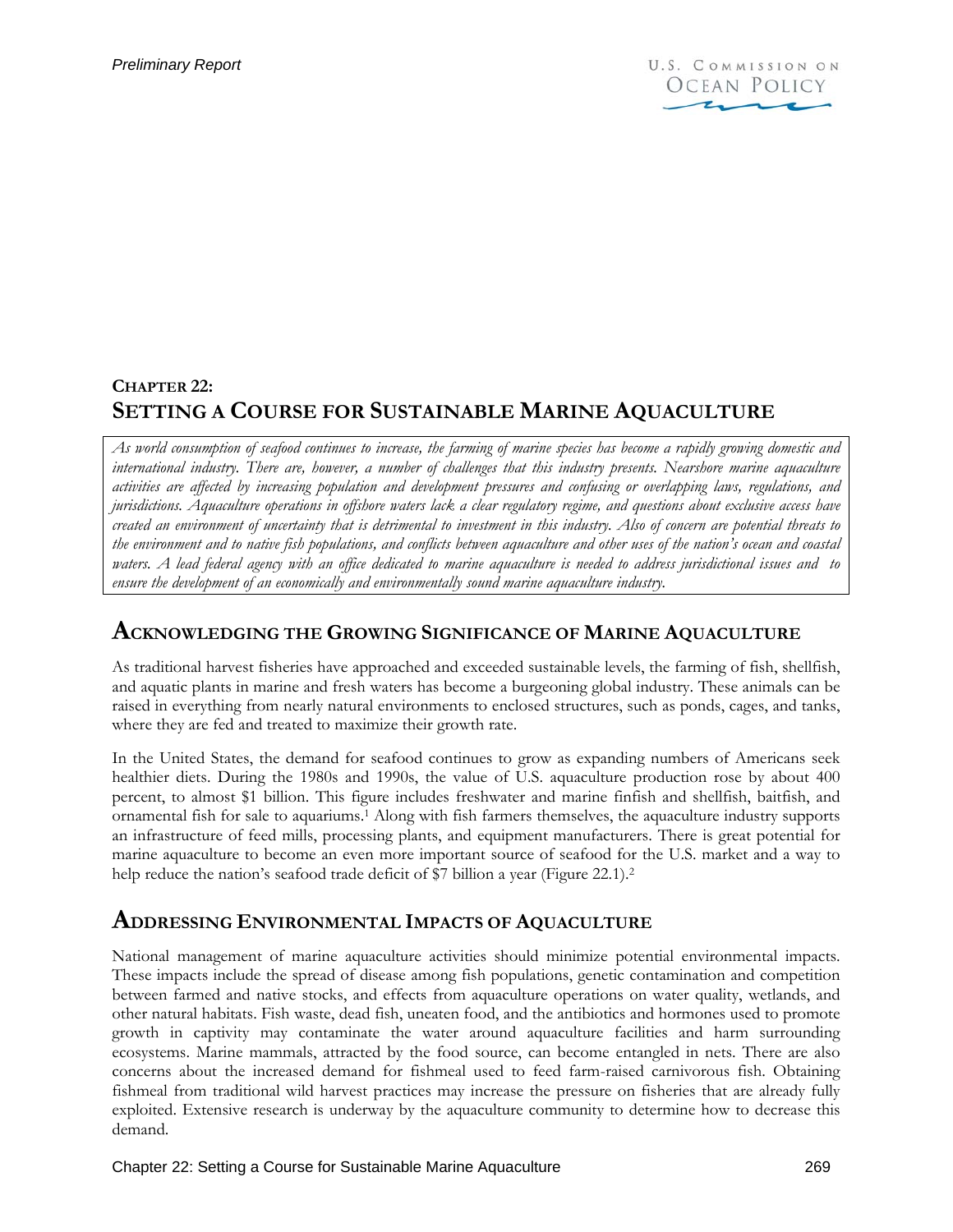



Another issue of increasing concern is the possible introduction of non-native species (intentionally or unintentionally) through marine aquaculture operations. In the United States, many cultured marine species are not native to the area where they are being farmed. In these cases, there is the possibility that foreign or genetically-modified species, or their reproductive offspring, may escape and potentially compete or reproduce with wild populations, resulting in unpredictable changes to ecological, biological, and behavioral characteristics. Where non-native species come in contact with already depleted fish or shellfish stocks, recovery efforts may be hampered.

Potential problems associated with the introduction of non-native species are illustrated in the case of the Atlantic salmon, which is one of the most widely farmed fish species in the United States and around the world. Escaped farm-bred salmon, which differ genetically from species of wild Atlantic salmon, have the potential to both compete with native salmon species (at least one of which has been listed as threatened or endangered under the Endangered Species Act) for limited resources, interbreed with native species causing changes in the gene pool, and spread disease. Infectious salmon anemia and sea lice, which are widespread in European salmon aquaculture facilities, have recently appeared in North American operations.<sup>3</sup>

Another example, discussed in more detail in Chapter 17, is the proposed farming of a non-native oyster species from China in Chesapeake Bay tributaries. This Chinese oyster appears to be resistant to the diseases plaguing the native species. However, a 2003 National Research Council report raised serious questions about the possible ramifications of such an introduction.4 It is now up to state officials to decide what is best for the Bay, in both the short- and long-term, with little science or law to guide them.5 Ironically, the steep decline in the Bay's native oyster population was caused in part by a disease introduced in the 1950s during a previous attempt to establish a non-native oyster species.

# **DEALING WITH UNCERTAINTIES IN THE EXISTING MANAGEMENT STRUCTURE**

The potential contribution of marine aquaculture to the nation's economic growth and to meeting the increasing demand for seafood is impeded by its current management framework, which is characterized by complex, inconsistent, and overlapping policy and regulatory regimes administered by numerous state and federal agencies.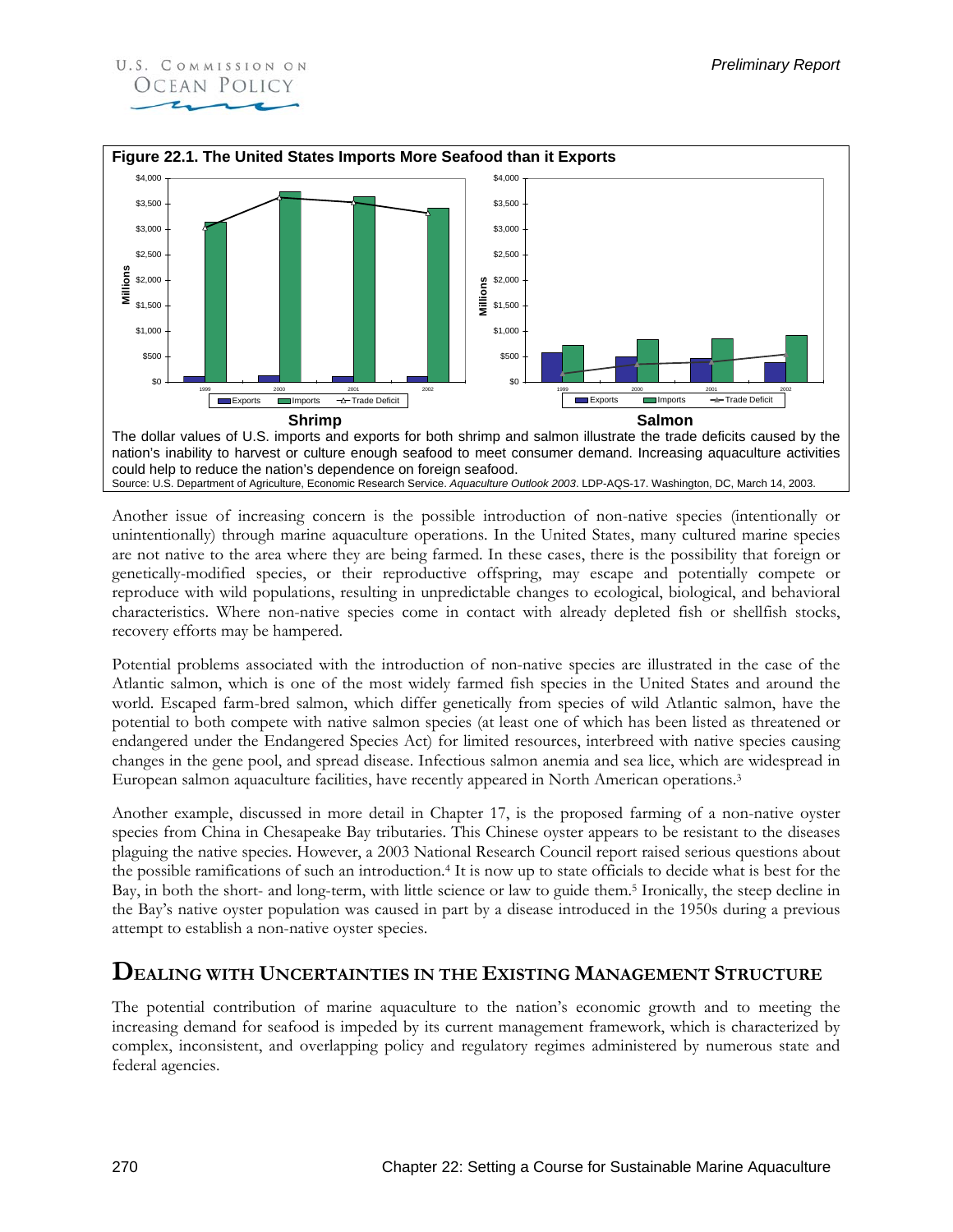### **Federal Involvement**

Federal agencies directly or indirectly involved in regulating marine aquaculture include the U.S. Departments of Agriculture and the Interior, the National Oceanic and Atmospheric Administration (NOAA), the U.S. Army Corps of Engineers (USACE), the U.S. Coast Guard, and the U.S. Environmental Protection Agency (EPA). The responsibilities of these agencies range from protecting water quality and other environmental issues, to navigation, to food safety concerns, to interactions with federal fishery management plans. The jumble of authorities makes it difficult for those involved in aquaculture activities to know what permits are needed and to be able to comply with all of the relevant rules governing their operations.

Because nearly all marine aquaculture activities operating today are located in nearshore waters under state jurisdiction, the majority of laws and regulations that authorize, permit, or control these activities are found at the state level and are not designed to address offshore aquaculture activities in federal waters.

### **Marine Aquaculture in Offshore Areas**

As competition for space in nearshore areas intensifies, the marine aquaculture industry is looking increasingly toward opportunities in federal offshore waters. The nation's first commercial open ocean aquaculture operation began in 2001, when ownership of a public project in Hawaiian waters was transferred to a private firm. Other offshore aquaculture activities—most of which are in the pilot project stage—include the operation of a net pen adjacent to an oil platform in the Gulf of Mexico, and federally sponsored experiments off the coasts of Massachusetts and Hawaii.

The expansion of aquaculture activities into offshore waters provides potential benefits as well as additional concerns. Locating marine aquaculture activities farther offshore may reduce the visibility of these activities from land, be less intrusive to fisheries and recreational activities, and have fewer environmental impacts than activities located in nearshore areas. However, the logistics associated with operating offshore facilities are also more difficult, requiring long transit times for workers and supplies and other technical complications. Offshore aquaculture structures must also be designed to withstand the effects of extreme winds, waves, and temperatures, and be positioned in a way that does not create a hazard to navigation.

### **The Current Regulatory Conundrum**

The Outer Continental Shelf Lands Act confirmed federal jurisdiction over non-living resources beyond three nautical miles from shore and authorized the Secretary of the Interior to create a legal regime—including leasing rights, fees, and revenue-sharing requirements—for oil, gas, sulfur, and other mineral resources. The Act, however, does not cover other commercial activities in federal waters, such as aquaculture. The Coastal Zone Management Act grants states the right—under prescribed circumstances—to review and raise objections to federally permitted activities beyond state waters, but the Secretary of Commerce may override the state's objection. Moreover, as described above, numerous federal agencies are directly or indirectly involved in implementing laws associated with various aspects of offshore activities, including marine aquaculture.

In 1980, Congress passed the National Aquaculture Act stating that it is in the national interest to encourage the development of aquaculture in the United States and calling for a national aquaculture development plan. The Act required the Secretaries of Agriculture, Commerce, and the Interior to prepare a report on federal laws and regulations that restrict the development of commercial aquaculture operations and submit the report to Congress with recommendations on how to remove unnecessarily burdensome regulatory barriers. However, no comprehensive and streamlined regulatory regime has been developed.

This does not mean that no regulatory requirements exist for offshore aquaculture: prospective operators of an aquaculture facility on the outer Continental Shelf (OCS) can apply to USACE for a permit pursuant to Section 10 of the Rivers and Harbors Act; EPA has authority pursuant to the Clean Water Act to regulate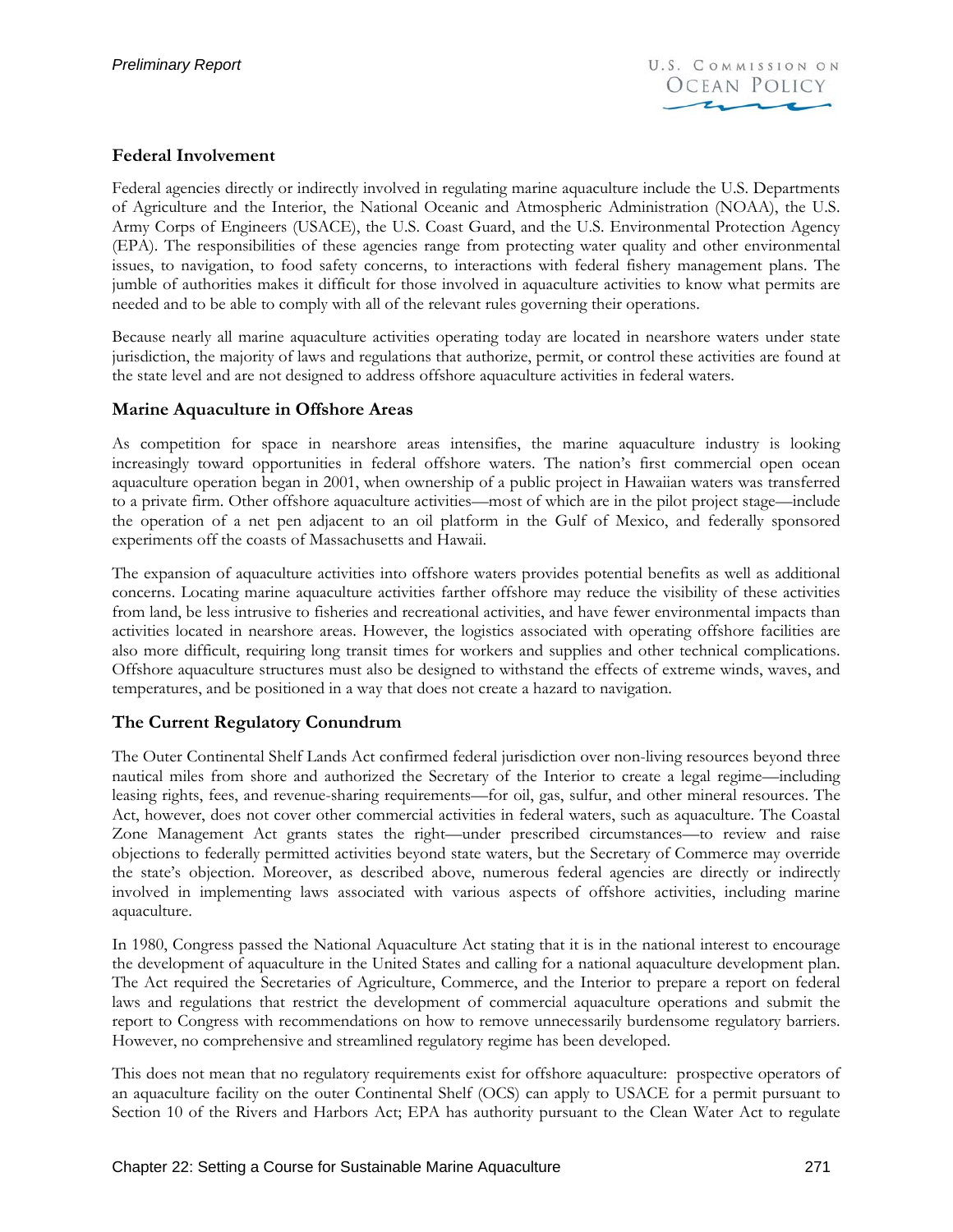

effluent and other discharges from most aquaculture facilities on the OCS; the National Marine Fisheries Service and the U.S. Fish and Wildlife Service have authority to regulate offshore aquaculture facilities with respect to activities involving the Marine Mammal Protection Act and the Endangered Species Act; the Coast Guard has authority to require lights and signals and establish a safety zone to protect the facility and other users of the offshore waters; and coastal states may have and exercise "federal consistency" authority pursuant to the Coastal Zone Management Act.

Another potential legal impediment, which increases the legal and economic risk for offshore aquaculture, is NOAA's assertion, through an agency legal opinion, that aquaculture facilities in the exclusive economic zone are subject to the Magnuson-Stevens Fishery Conservation and Management Act if the aquaculture operation uses any harvesting or support vessel. While the Magnuson-Stevens Act may not have been intended as a vehicle for managing marine aquaculture, such assertion of authority by NOAA contributes to an already muddled management regime.

As a result of this inconsistent mix of laws and regulations, applicants have no guarantee of exclusive use of space in offshore areas, private capital is difficult to obtain, insurance companies do not provide coverage, and banks are unwilling to accept the unknown risks involved. Enhanced predictability is needed, as is the elimination of unnecessary hurdles and the reduction of potential conflicts with other commercial and recreational users of offshore areas and resources. (More information about developing a framework for managing multiple activities in federal waters, including aquaculture, is found in Chapter 6.)

## **DEVELOPING A NEW MARINE AQUACULTURE MANAGEMENT FRAMEWORK**

For the marine aquaculture industry to reach its full potential, the United States should develop a coordinated and consistent policy, regulatory, and management framework. Federal and state agencies, with full participation by the industry, will need to implement the new framework, and the academic community will be called upon to provide scientific and engineering support to ensure that marine aquaculture activities are ecologically and economically sustainable. This framework must be flexible and responsive to changes in the industry. Finally, development of a national aquaculture management framework must be considered within the context of overall ocean policy development, taking into account other traditional, existing, and proposed uses of the nation's ocean resources.

#### **Coordinated Action**

The inherent differences between land-based, closed-system aquaculture operations and marine-based operations should be acknowledged in any new legislation and in the new management framework. The respective roles of the federal agencies involved with the marine aquaculture industry must also be clarified, duplicative or outdated laws and regulations eliminated, and marine aquaculture policies, programs, and practices coordinated. In addition, a lead federal agency is needed to act as the main interface with industry and overseer of the government's public trust responsibilities.

 The National Aquaculture Act of 1980 established the Joint Subcommittee on Aquaculture (JSA) within the National Science and Technology Council (NSTC) structure. The JSA coordinates federal agency activities, ensures communication among the agencies, and provides recommendations for national aquaculture policy. Members of the JSA include: the Secretaries of the Departments of Agriculture (permanent chair), Commerce, the Interior, Energy, and Health and Human Services; the Administrators of the Environmental Protection Agency, the Small Business Administration and the U.S. Agency for International Development; the Chair of the Tennessee Valley Authority; and the Director of the National Science Foundation. This kind of coordination is very much needed, although the issues to be addressed go far beyond the purview of the NSTC. Close coordination will be needed between JSA and the National Ocean Council.

**Recommendation 22–1. Congress should amend the National Aquaculture Act to designate the National Oceanic and Atmospheric Administration (NOAA) as the lead federal agency for**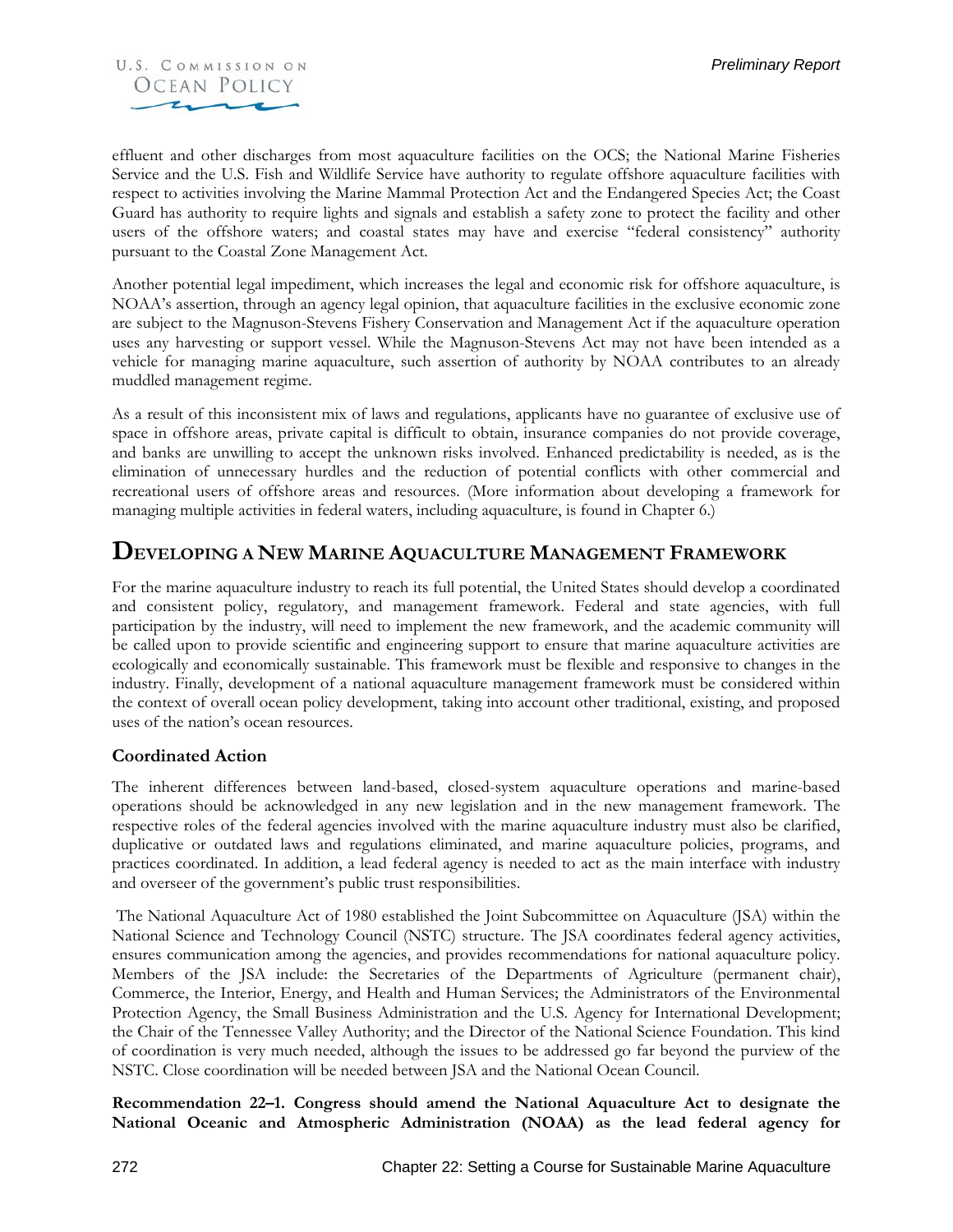#### **implementing a national policy for environmentally and economically sustainable marine aquaculture and create an Office of Sustainable Marine Aquaculture in NOAA.**

#### **Implementation**

In overseeing marine aquaculture activities, including evaluating and approving offshore aquaculture operations, NOAA will need to practice wise stewardship of ocean resources and weigh the needs of a variety of stakeholders. At the same time, offshore aquaculture operators will need assurance that they can have exclusive access to certain waters for specific periods of time to secure financial investments.

These goals can best be achieved through the development and implementation of a leasing system for the water column and ocean bottom that protects marine resources and environments, offers adequate exclusivity to aquaculture operations, and institutes a system of revenue collection that acknowledge the public interest in ocean space and resources. The leasing system will also need to specify details, such as applicant eligibility and the acceptable scope, size, duration, and degree of exclusivity for facilities. Competing uses of ocean and coastal areas, and the potential for impacts from aquaculture on other ocean uses, must also be considered. A comprehensive leasing system will also reduce duplicative information collection by different agencies, and facilitate coordinated federal responses.

Enhanced coordination is also needed between federal and state aquaculture policies and regulations to provide consistency to the industry and to adequately manage potential impacts that cross jurisdictional lines, such as the spread of disease. Significant state participation and input is needed in the development and implementation of a new national management framework, which should include guidelines and regulations that are complementary at the federal and state levels.

#### **Recommendation 22–2. The National Oceanic and Atmospheric Administration's new Office of Sustainable Marine Aquaculture should be responsible for developing a comprehensive, environmentally-sound permitting, leasing, and regulatory program for marine aquaculture.**

*The permitting and leasing system and implementing regulations should:* 

- *reflect a balance between economic and environmental objectives consistent with national and regional goals.*
- *be coordinated with guidelines and regulations developed at the state level.*
- *include a system for the assessment and collection of a reasonable portion of the resource rent generated from marine aquaculture projects that use ocean resources held in public trust.*
- *include the development of a single, multi-agency permit application for proposed marine aquaculture operations.*
- *include a permit review process that includes public notice and an opportunity for state, local and public comment.*
- *require applicants to post a bond to ensure that any later performance problems will be remedied and that abandoned facilities will be safely removed at no additional cost to the taxpayers.*
- *require the development, dissemination, and adoption by industry of best management practices that are adaptable to new research and technology advances.*
- *be well coordinated with other activities in federal waters, as described in Chapter 6.*

## **INCREASING THE KNOWLEDGE BASE**

Enhanced investments in research, demonstration projects, and technical assistance can speed the development of a responsible and sustainable marine aquaculture industry. Science-based information can help the industry address environmental issues, conduct risk assessments, develop technology, select species, and improve best management practices. It is also vital for developing fair and reasonable policies, regulations, and management measures.

In the last two decades, the number of research and monitoring programs related to aquaculture has surged. Much of the work conducted worldwide has focused on the effects of open-water, net-pen culture on the environment. In the United States, early research efforts focused on fish hatchery effluents and catfish ponds.